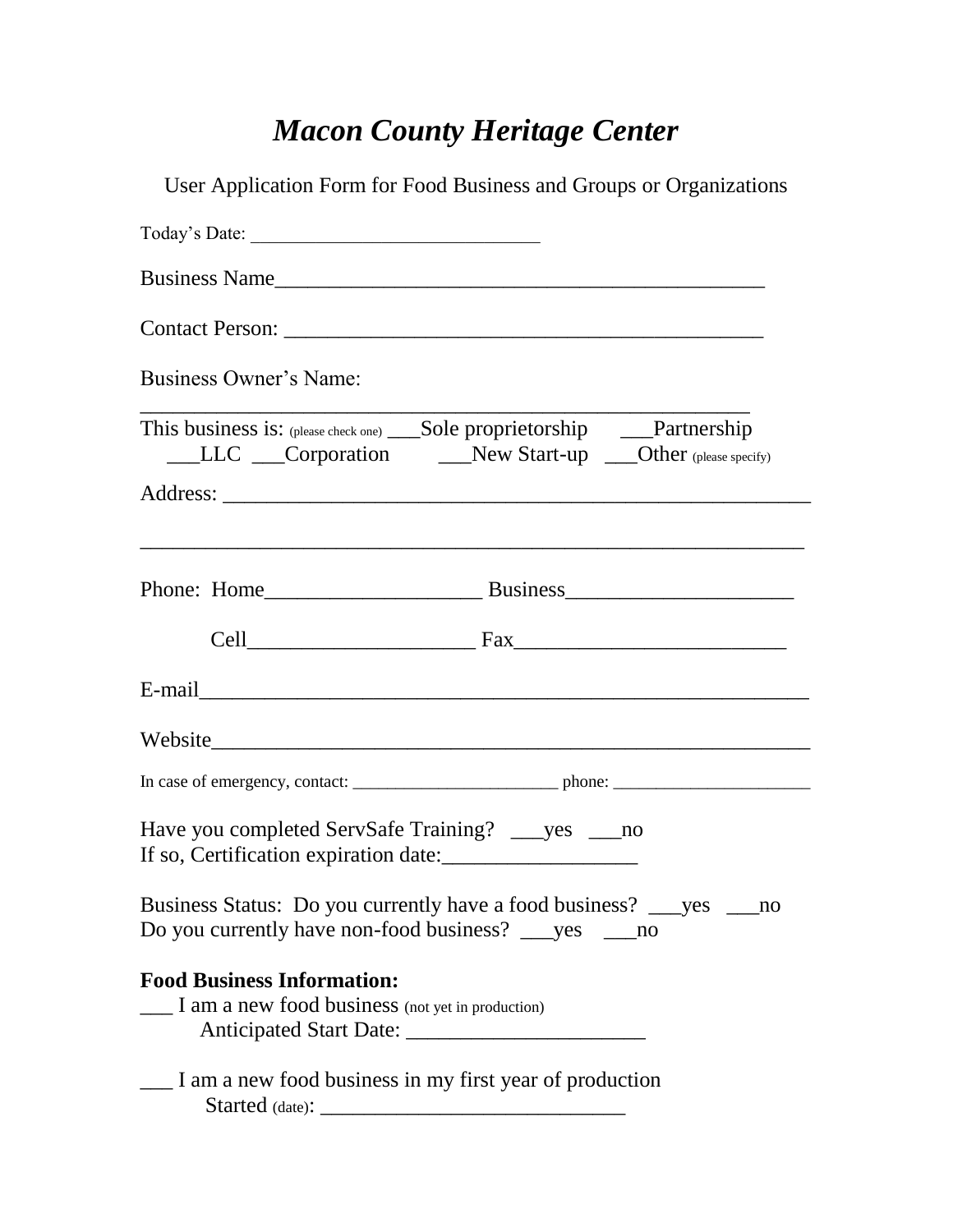\_\_\_ I have been in the food business for \_\_\_\_\_\_years

| What type of food products do you plan to produce at MCHC? |  |
|------------------------------------------------------------|--|
| (Check all that categories that apply)                     |  |

\_\_\_Caterer/personal chef

\_\_\_Baked goods *(breads, cookies, cakes, pies, etc.)*

\_\_\_Local farm goods adding value *(fruits into jam/jelly, fresh vegetables made into soups; added to other ingredients to produce dips, etc. please specify in space provided below)*

\_\_\_Specialty food producer of frozen products, canned/jarred products *(salsas, sauces, dressings, pickles, etc.)*

*Herbal products for human consumption <i>(teas, spice mixtures, etc.)* 

\_\_\_Dried or dehydrated products *(ramps, tomatoes, mushrooms, apples, etc.)*

\_\_\_Other *(please describe below) Please Note: Special conditions for use of this facility may apply and will be discussed further as discovery of the need arises.*

\_\_\_\_\_\_\_\_\_\_\_\_\_\_\_\_\_\_\_\_\_\_\_\_\_\_\_\_\_\_\_\_\_\_\_\_\_\_\_\_\_\_\_\_\_\_\_\_\_\_\_\_\_\_\_\_\_\_\_\_\_ \_\_\_\_\_\_\_\_\_\_\_\_\_\_\_\_\_\_\_\_\_\_\_\_\_\_\_\_\_\_\_\_\_\_\_\_\_\_\_\_\_\_\_\_\_\_\_\_\_\_\_\_\_\_\_\_\_\_\_\_\_ \_\_\_\_\_\_\_\_\_\_\_\_\_\_\_\_\_\_\_\_\_\_\_\_\_\_\_\_\_\_\_\_\_\_\_\_\_\_\_\_\_\_\_\_\_\_\_\_\_\_\_\_\_\_\_\_\_\_\_\_\_ \_\_\_\_\_\_\_\_\_\_\_\_\_\_\_\_\_\_\_\_\_\_\_\_\_\_\_\_\_\_\_\_\_\_\_\_\_\_\_\_\_\_\_\_\_\_\_\_\_\_\_\_\_\_\_\_\_\_\_\_\_

How many employees do you currently have? (Please enter number, including you) \_\_\_full time \_\_\_part time \_\_\_seasonal

Do you plan to add employees as a result of using MCHC? \_\_\_yes \_\_\_no If yes, (please enter number) \_\_\_full time \_\_\_part time \_\_\_seasonal

How many hours do you anticipate using MCHC? (For planning purposes only, information provided is not binding.)

\_\_\_\_\_\_Hours/Days

\_\_\_\_Weekly

\_\_\_\_\_\_Monthly

\_\_\_\_\_\_Annually

 $\sum$ Seasonally (from  $\sum$  =  $\sum$  to  $\sum$  =  $\sum$  =  $\sum$ )

\_\_\_\_\_\_\_\_\_\_\_\_\_\_\_\_\_\_\_\_\_\_\_\_\_\_\_\_\_\_\_\_\_\_\_\_\_\_

Name of Insurance Company:

Amount of Product Liability Coverage: \_\_\_\$1 Million \_\_\_\$2 Million \_\_\_ More Beginning Date of Coverage:

Please NOTE: To use this facility, one million dollar (\$1 million) Product Liability coverage is required. Proof of insurance must be presented with signed contract prior to facility use.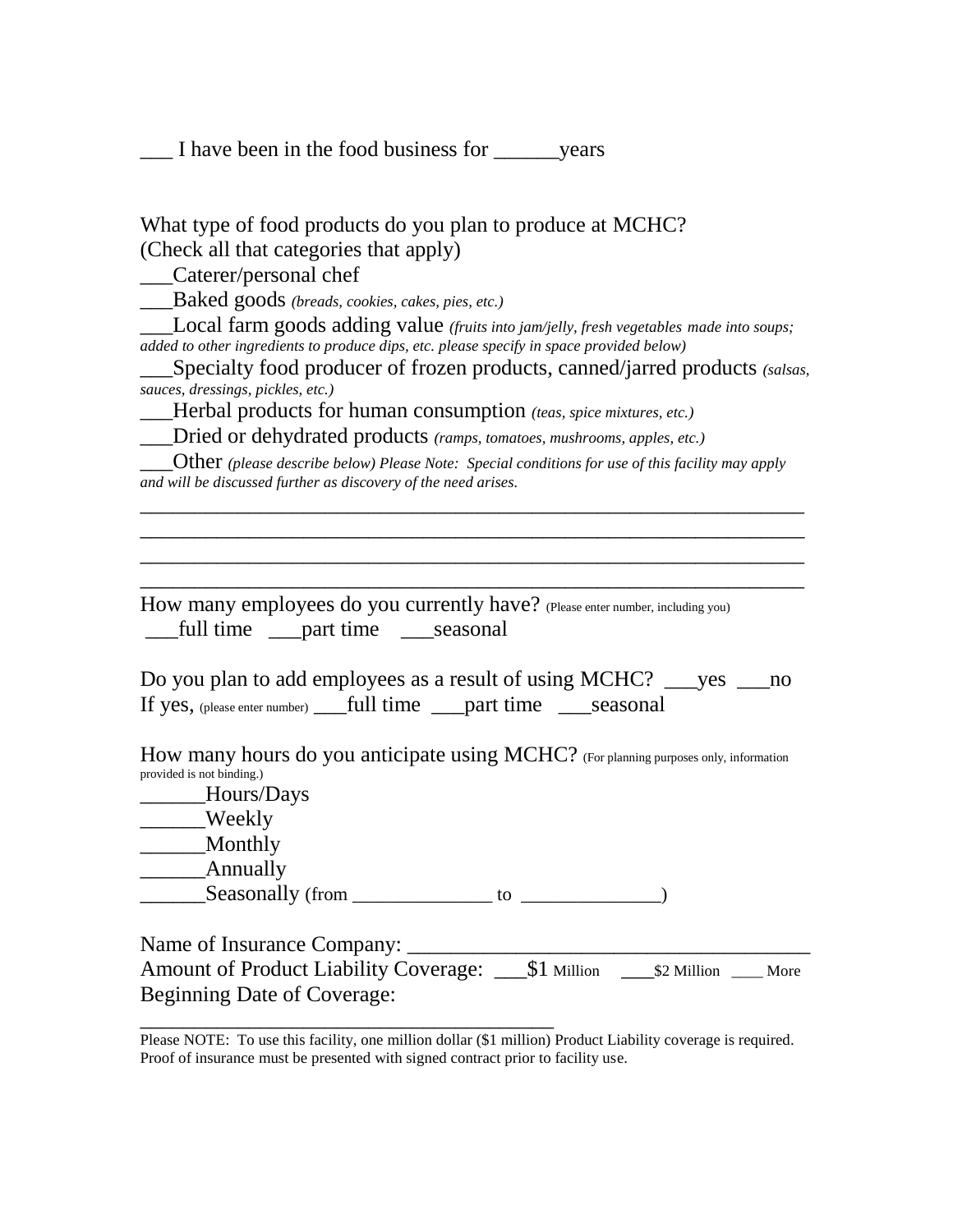*The following information is requested only to help us in writing proposals for funding from donors and reporting purposes and will not be identified with any specific company. All information remains private and confidential. Groups or organizations skip this page.*

Number of persons in your household: \_\_\_\_\_\_\_

Total household income for the past tax year:

\_\_\_ Less than \$30,000

\_\_\_ More than \$30,000

Do you farm land? \_\_\_yes \_\_\_no

Total acres in production?

\_\_\_ Own land and farm it

\_\_\_ Rent land and farm it

\_\_\_Share farmland with someone else

\_\_\_Family garden

In what county do you reside? Macon Cherokee Clay Graham Swain Qualla Boundary Jackson

Income resulting from this product provides: (check one) \_\_\_\_primary family income \_\_\_\_supplemental (extra) family income

Do you have an estimated retail or wholesale value of the products that you will produce at MCHC? \_\_\_yes \_\_\_no *(If yes, approximately \$\_\_\_\_\_\_*)

Is the product(s) new product for you to produce?  $\_\_\_\$ yes  $\_\_\_$ no Will the product(s) be new on the market?  $\rho$  yes  $\rho$  no

On a scale of 1-5 (1=not important to 5=very important), how important is MCHC to producing your product?

\_\_\_\_\_\_\_\_\_\_\_\_\_\_\_\_\_\_\_\_\_\_\_\_\_\_\_\_\_\_\_\_\_\_\_\_\_\_\_\_\_\_\_\_\_\_\_\_\_\_\_\_\_\_\_\_\_\_\_\_\_ \_\_\_\_\_\_\_\_\_\_\_\_\_\_\_\_\_\_\_\_\_\_\_\_\_\_\_\_\_\_\_\_\_\_\_\_\_\_\_\_\_\_\_\_\_\_\_\_\_\_\_\_\_\_\_\_\_\_\_\_\_

Not important at all  $\begin{array}{ccc} 1 & 2 & 3 & 4 & 5 \end{array}$  very important

Comments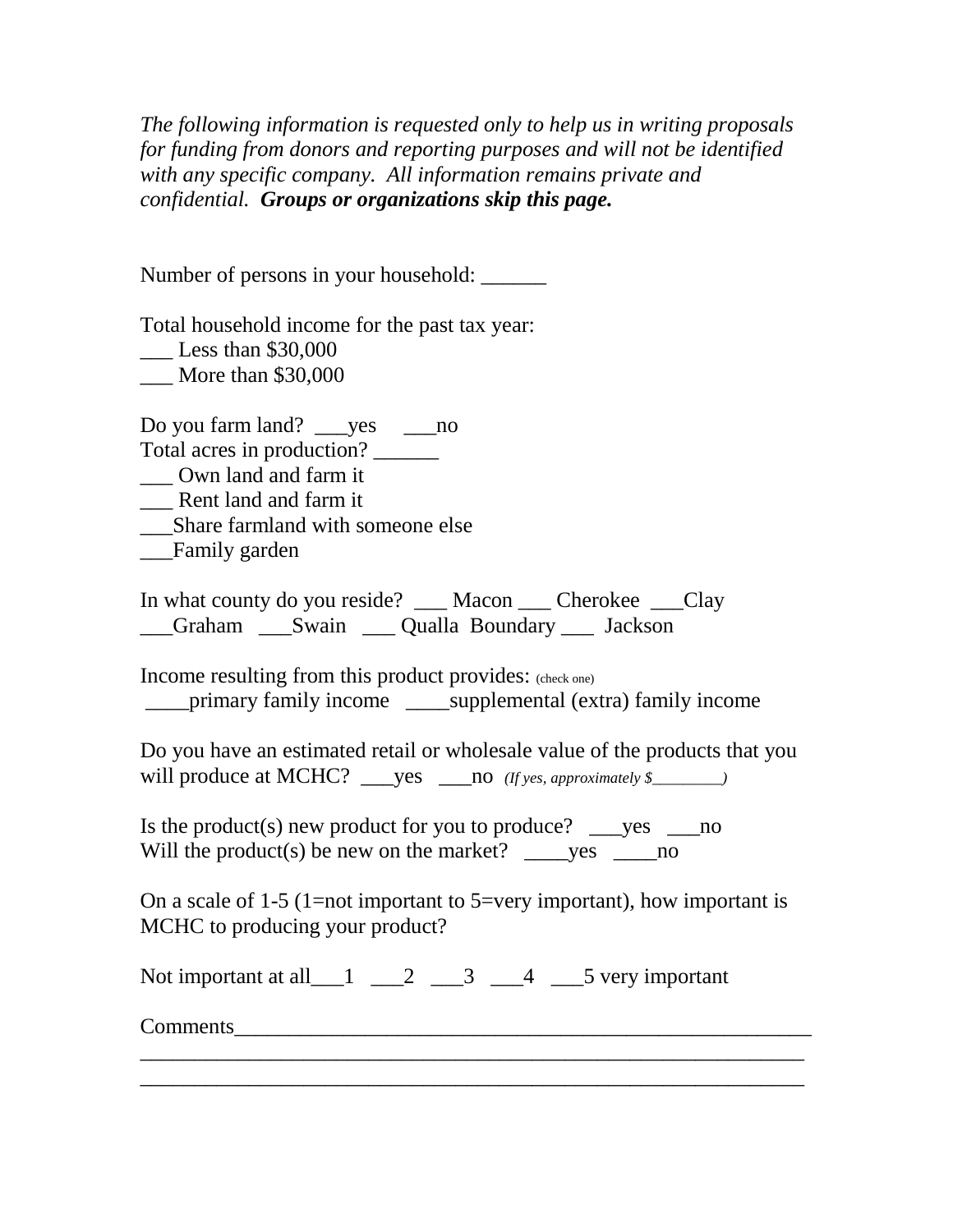## This page is for Groups or Organizations wishing to use MCHC

*The following information is requested only to help us in writing proposals for funding from donors and reporting purposes and will not be identified with any specific group. All information remains private and confidential.*

Name of your group:\_\_\_\_\_\_\_\_\_\_\_\_\_\_\_\_\_\_\_\_\_\_\_\_\_\_\_\_\_\_\_\_\_\_\_\_\_\_\_\_\_\_\_\_

Please answer each question to the best of your ability.

Total number of people in your group: \_\_\_\_\_\_\_\_\_\_

Number of women: Number of men:

Number members who are: (white) Caucasian \_\_\_\_\_\_ Native American \_\_\_\_\_ Hispanic\_\_\_\_\_\_\_ African American Other\_\_\_\_\_\_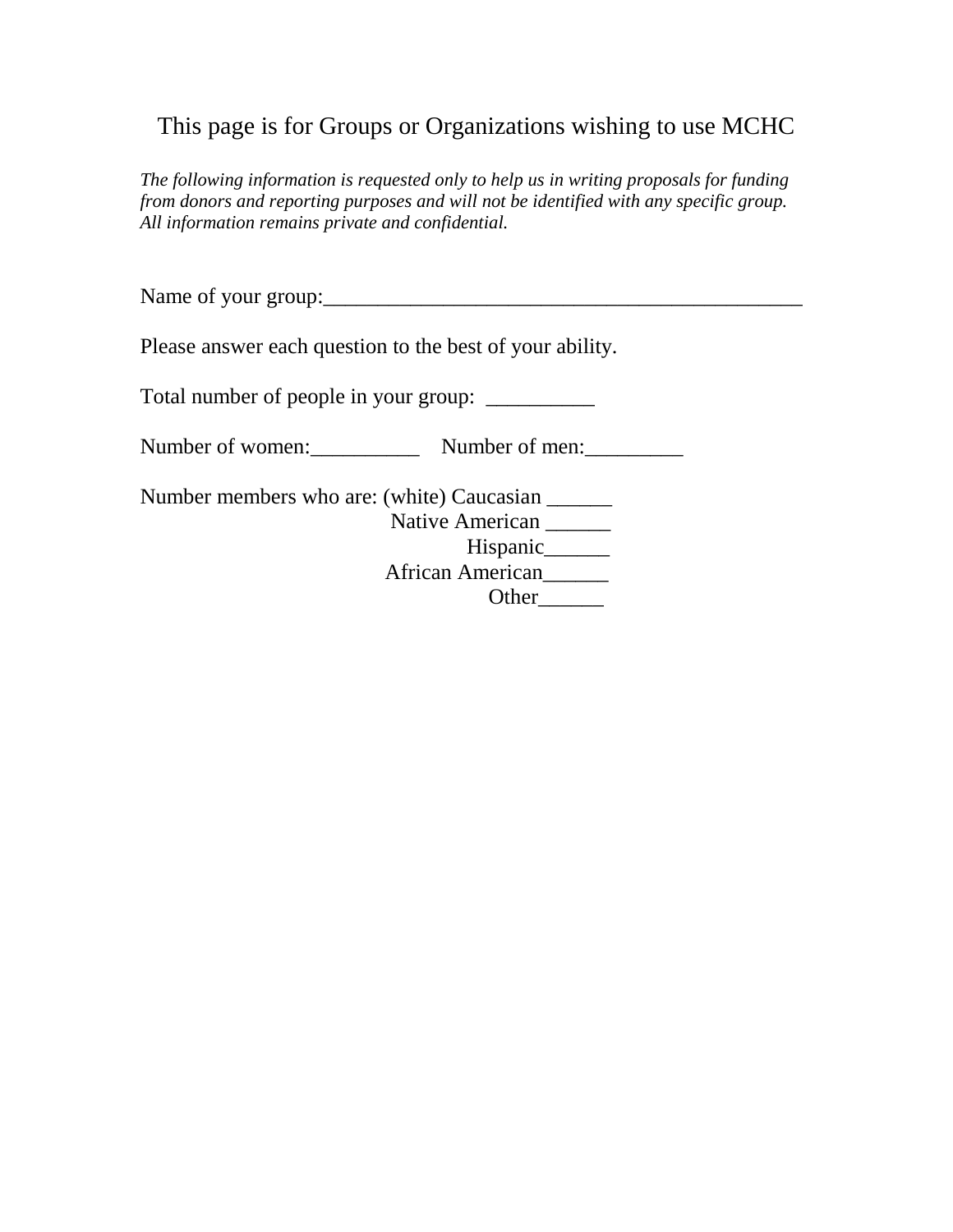## Preliminary Agreement Document For Retail/Wholesale Food Production Group or Organization

| <br>ranracant<br>гептементан<br>$\mathbf{U}$<br>$\overline{\phantom{a}}$ |
|--------------------------------------------------------------------------|
|                                                                          |

 (Your name) (Group or organization) do hereby testify to the fact that all information provided on this application to use Macon County Heritage Center is true and accurate to the best of my knowledge. I understand that if for any reason I (or members of my organization) break rules governing our use of the facility, we may not be allowed to continue to produce our goods at Macon County Heritage Center.

\_\_\_\_\_\_\_\_\_\_\_\_\_\_\_\_\_\_\_\_\_\_\_\_\_\_\_\_\_\_\_\_\_\_\_\_\_\_\_\_\_

(print your name) (today's date)

\_\_\_\_\_\_\_\_\_\_\_\_\_\_\_\_\_\_\_\_\_\_\_\_\_\_\_\_\_\_\_\_\_\_\_\_\_\_\_\_\_\_\_\_\_\_\_\_\_\_\_\_\_\_ \_\_\_\_\_\_\_\_\_\_\_\_\_\_\_\_\_\_\_\_\_\_\_\_\_

(signature)